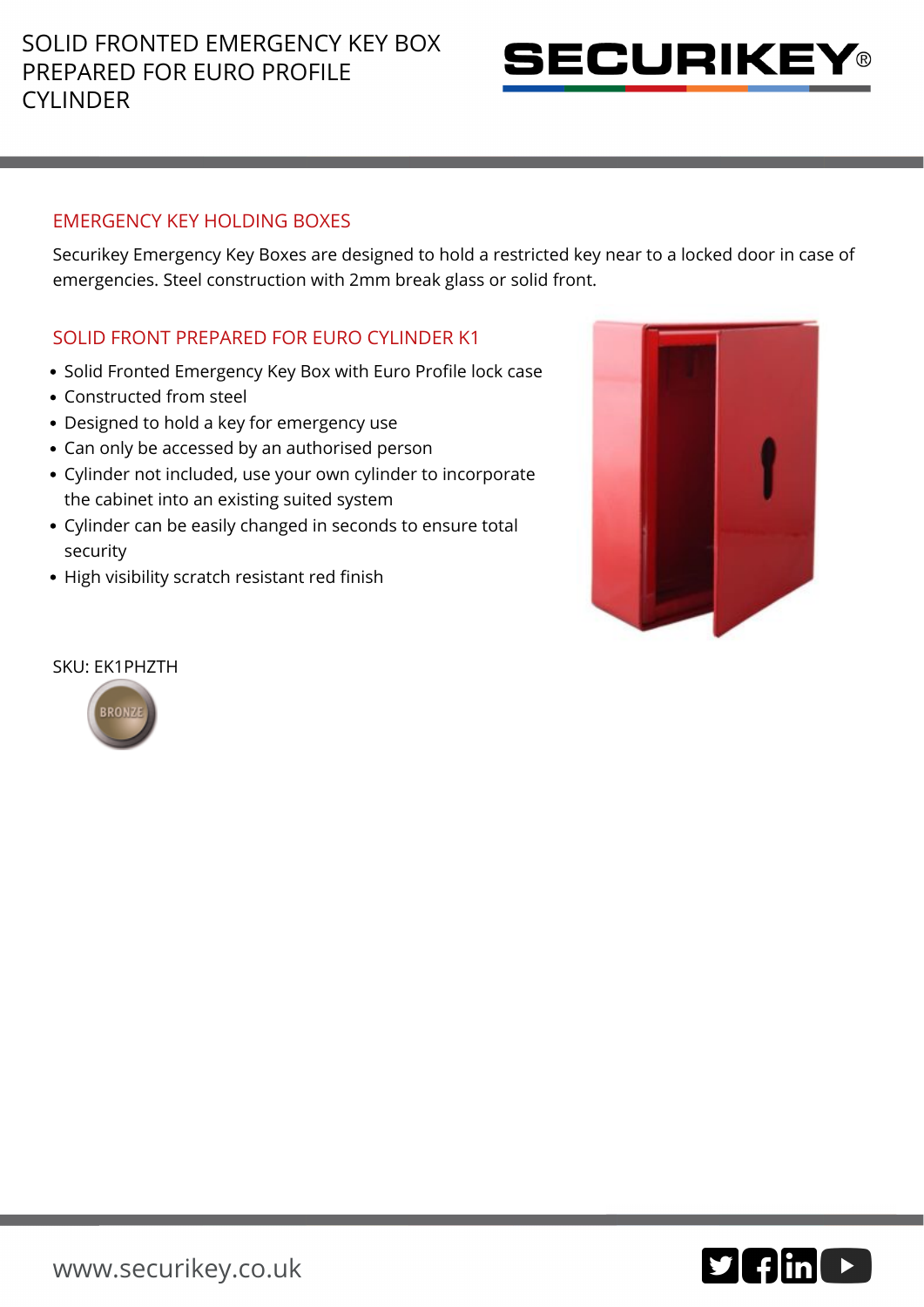

### ADDITIONAL INFORMATION

| Weight                 | $1.3$ kg                      |
|------------------------|-------------------------------|
| <b>Dimensions</b>      | 155 (H) x 120 (W) x 50 (D) mm |
| <b>Standard</b>        | <b>Bronze</b>                 |
| Capacity               | 1 key                         |
| <b>Locking Options</b> | D - Padlocking Cam Lock       |

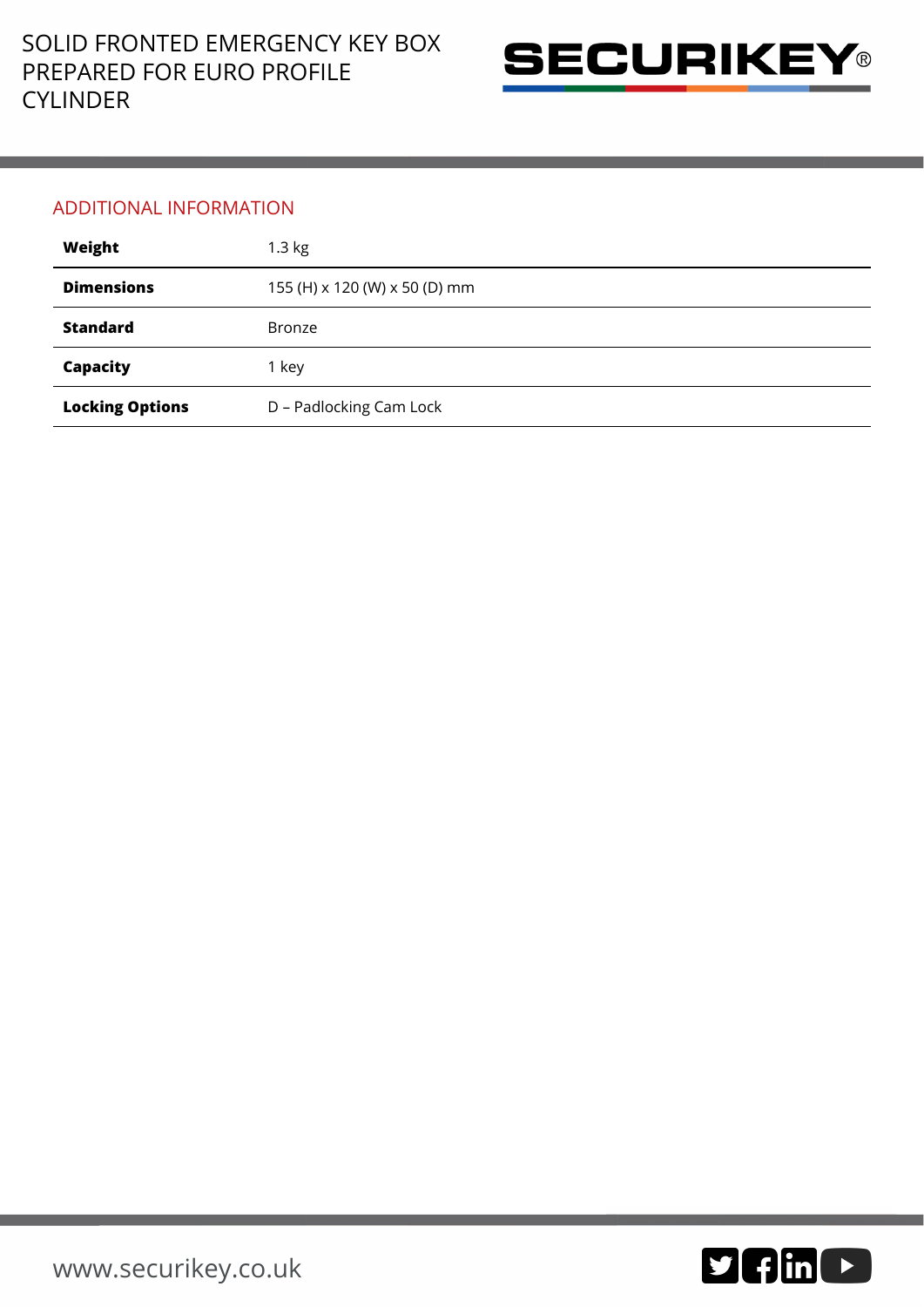

### SOLID FRONTED EMERGENCY KEY BOX PREPARED FOR EURO PROFILE CYLINDER IMAGES



Emergency Key Box K1 For Euro Cylinder